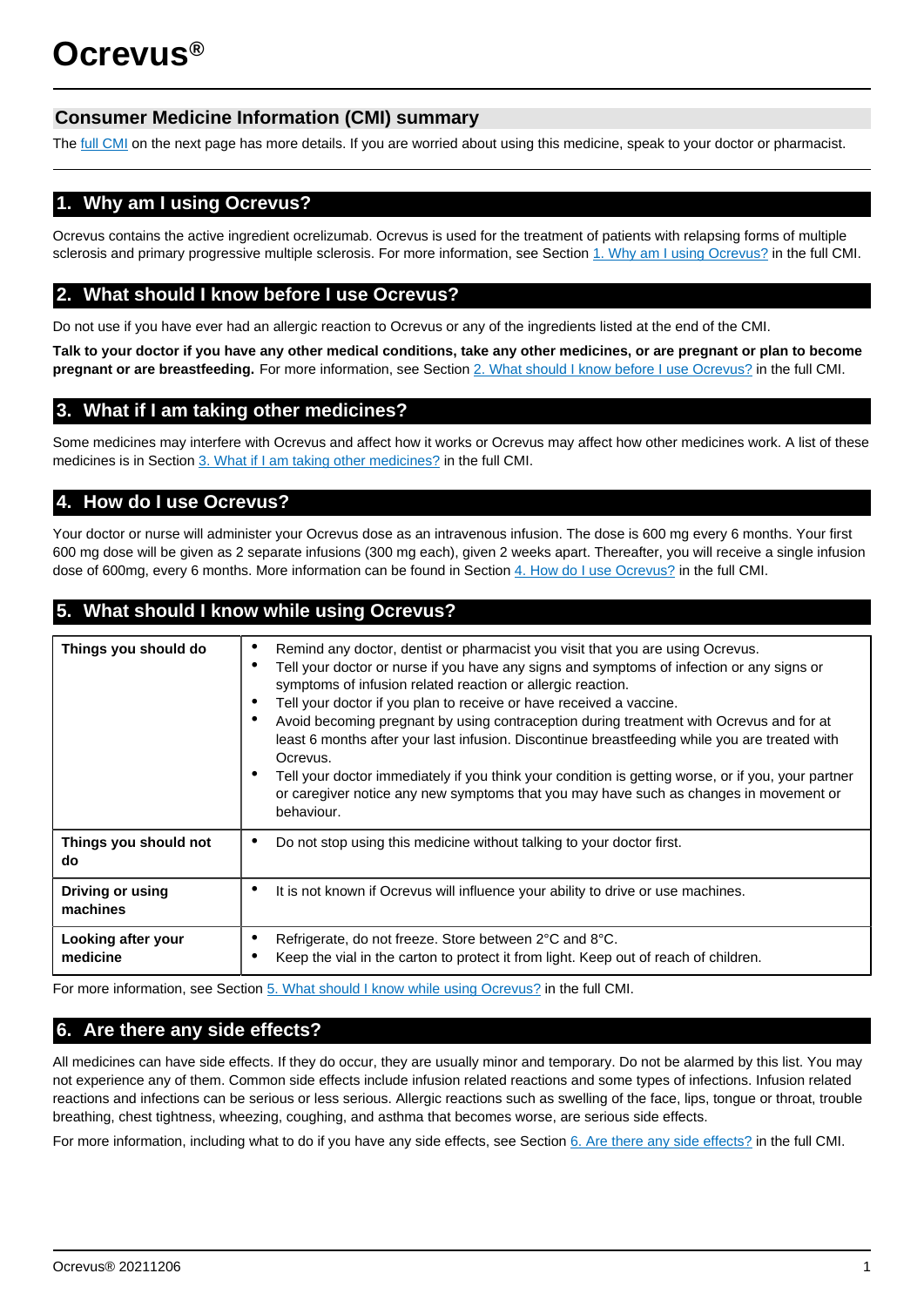<span id="page-1-0"></span>**Active ingredient:** ocrelizumab

# **Consumer Medicine Information (CMI)**

This leaflet provides important information about using Ocrevus. **You should also speak to your doctor or pharmacist if you would like further information or if you have any concerns or questions about using Ocrevus.**

## **Where to find information in this leaflet:**

- [1. Why am I using Ocrevus?](#page-1-1)
- [2. What should I know before I use Ocrevus?](#page-1-1)
- [3. What if I am taking other medicines?](#page-1-2)
- [4. How do I use Ocrevus?](#page-2-0)
- [5. What should I know while using Ocrevus?](#page-2-1)
- [6. Are there any side effects?](#page-2-2)
- [7. Product details](#page-3-0)

## <span id="page-1-1"></span>**1. Why am I using Ocrevus?**

### **Ocrevus contains the active ingredient ocrelizumab.**

Ocrevus is a monoclonal antibody. Antibodies are proteins, produced naturally in the body, which help the immune system by specifically recognising and binding to proteins found on target cells. Monoclonal antibodies are designed to work like natural antibodies so that they can target specific proteins involved in disease.

### **Ocrevus is used to treat patients with relapsing forms of multiple sclerosis (MS) and primary progressive multiple sclerosis.**

Ocrevus works on a type cell of the immune system called B-cells, which play a role in multiple sclerosis. By targeting specific B cells, Ocrevus may reduce inflammation and attacks to the nervous system. Ocrevus can decrease the number of flare-ups (relapses) and slow the worsening of relapsing forms of multiple sclerosis. It can also reduce the worsening of primary progressive multiple sclerosis.

## **2. What should I know before I use Ocrevus?**

## **Warnings**

#### **Do not use Ocrevus if:**

- you are allergic to ocrelizumab, or any of the ingredients listed at the end of this leaflet.
- Always check the ingredients to make sure you can use this medicine.

## **Check with your doctor if you:**

- have any signs and symptoms of infection. You should not have your infusion until the infection is resolved.
- have ever had hepatitis B or are a carrier of the hepatitis B virus. Before you start using Ocrevus, your doctor will check if you have or are at risk of having hepatitis B infection to decide if you can use Ocrevus and if they may need to monitor you during your treatment with Ocrevus.
- have, or have ever had, cancer. Some type of medicines that work on the immune system may increase the risk of some cancers.
- intend to have or have had immunisation with any vaccine. Some types of vaccines (called 'live' or 'liveattenuated') should not be given at the same time as Ocrevus and in the months after you receive Ocrevus. Your doctor will check if you should have any vaccines before you receive Ocrevus. Ocrevus may affect your normal response to a vaccine.
- are allergic to any other medicines or substances.
- have any other medical conditions.
- take any medicines for any other condition.

During treatment, you may be at risk of developing certain side effects. It is important you understand these risks and how to monitor for them. See additional information under Section [6. Are there any side effects](#page-2-2)?

## **Pregnancy**

Tell your doctor if you are pregnant or intend to become pregnant.

**You should avoid becoming pregnant. If you are able to become pregnant, you should use effective contraceptive methods during treatment with Ocrevus and for at least 6 months after your last infusion of Ocrevus.**

### **Breastfeeding**

Talk to your doctor if you are breastfeeding or intend to breastfeed.

**You should avoid breastfeeding while you are using Ocrevus.**

#### **Children and Adolescents**

It is not known whether Ocrevus is safe or effective in children and adolescents under 18 years of age, because it has not yet been studied in this age group.

## <span id="page-1-2"></span>**3. What if I am taking other medicines?**

Tell your doctor or pharmacist if you are taking any other medicines, including any medicines, vitamins or supplements that you buy without a prescription from your pharmacy, supermarket or health food shop.

Ocrevus may affect how some medicines work:

vaccines. Speak to your doctor before you receive any vaccines. You should not have some types of vaccines (called 'live' or 'live-attenuated') while receiving Ocrevus and for several months after until your doctor advises that you can.

These medicines increase your risk of side effects with Ocrevus:

- other treatments (including those for MS, or to treat other conditions) which could affect your immune system and so could affect your ability to fight infections. If you have used another MS treatment in the past, your doctor may ask you to stop the other medicine in advance of starting treatment with Ocrevus.
- medicines that lower blood pressure. Ocrevus may lower your blood pressure. Your doctor may ask you to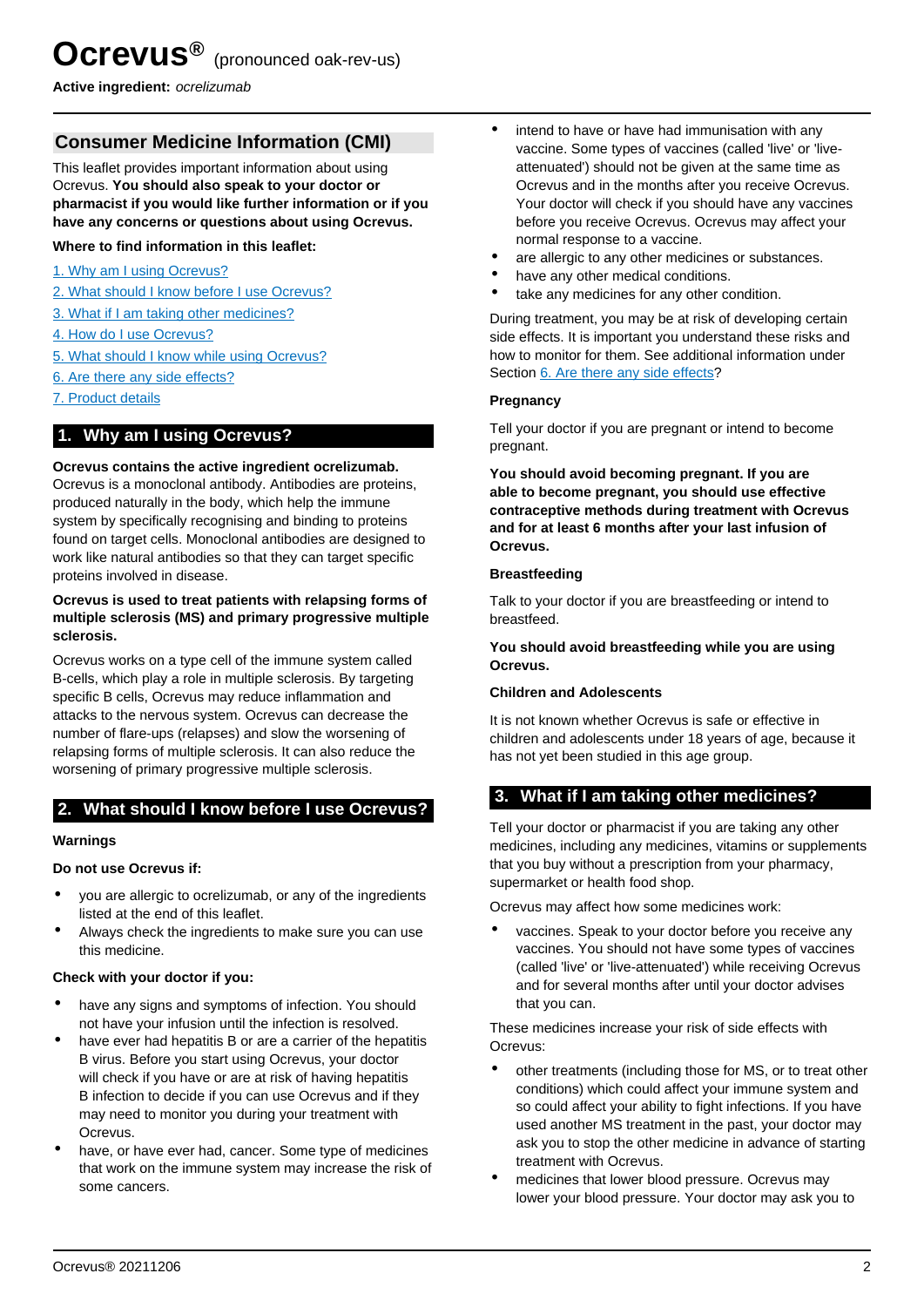temporarily stop taking your blood pressure medicine before each infusion.

**Check with your doctor or pharmacist if you are not sure about what medicines, vitamins or supplements you are taking and if these affect Ocrevus.**

## <span id="page-2-0"></span>**4. How do I use Ocrevus?**

### **How much to use**

Ocrevus must be prepared by a healthcare professional and will be given in a hospital or clinic. You will have Ocrevus as an intravenous (IV) infusion. It will go slowly into your vein. This will be done by your doctor or nurse.

Before you receive Ocrevus, your doctor or nurse will give you other medicines to help reduce possible side effects such as infusion-related reactions.

- The dose is 600 mg every 6 months.
- Your first 600 mg will be given as 2 separate intravenous infusions (300 mg each), given 2 weeks apart by a doctor or nurse. Each infusion will take about 2 hours and 30 minutes.
- Your next 600 mg doses of Ocrevus will be given as a single intravenous infusion every 6 months. These infusions will take either about 2 hours or 3 hours and 30 minutes depending on the infusion rate prescribed by your doctor.
- Your doctor or nurse will closely monitor you during each infusion and may adjust your infusion rate depending on how well each dose is tolerated.
- Follow the instructions provided and use Ocrevus until your doctor tells you to stop.

### **If you miss your infusion**

If you forget or miss your appointment for your infusion, do not wait until the next planned infusion but make another appointment as soon as possible. Your doctor may need to change the timing of your later infusions.

#### **If you use too much Ocrevus**

Your dose of Ocrevus is given to you by infusion under the supervision of a doctor or nurse. However, if you think that you have received too much Ocrevus, you may need urgent medical care.

#### **You should immediately:**

- phone the Poisons Information Centre (**by calling 13 11 26**), or
- contact your doctor, or
- go to the Emergency Department at your nearest hospital.

## **You should do this even if there are no signs of discomfort or poisoning.**

## <span id="page-2-1"></span>**5. What should I know while using Ocrevus?**

#### **Things you should do**

- Tell your partner or caregiver about your Ocrevus treatment. They might notice symptoms that you do not, such as changes in movement or behaviour, which your doctor may need to investigate.
- If you plan to become pregnant or you become pregnant during treatment with Ocrevus, tell the doctor right away. Tell your baby's doctor about your treatment with

Ocrevus so that they can consider this in the timing of your baby's vaccinations.

- Tell your doctor if you have any signs and symptoms of infection even if it has been some time (e.g. several weeks or months) since your last infusion. Your doctor may need to do a blood test to check your white blood cell levels.
- Tell your doctor if you have any new medical conditions or plan to take any new medicines for any other condition.

#### **Call your doctor straight away if you:**

- have any signs or symptoms of infusion related reactions or allergic reactions.
- think your multiple sclerosis is getting worse or if you or your partner or caregiver notice any new or unusual symptoms such as changes in movement or behaviour. There have been very rare reports of serious brain infection, called progressive multifocal leukoencephalopathy (PML) which can cause severe disability or be life-threatening. Symptoms of PML can be similar to those of MS.

Remind any doctor, nurse, dentist or pharmacist you visit that you are using Ocrevus.

### **Things you should not do**

- Do not stop using this medicine without talking to your doctor first.
- Do not take any other medicines, whether they require a prescription or not without first telling your doctor or consulting with a pharmacist.

#### **Driving or using machines**

Be careful before you drive or use any machines or tools until you know how Ocrevus affects you.

It is not known whether Ocrevus can affect you being able to drive or use any tools or machines.

#### **Looking after your medicine**

- Refrigerate, do not freeze. Store between 2°C and 8°C. Do not shake it.
- Keep the vial in the carton to protect it from light.

Follow the instructions in the carton on how to take care of your medicine properly.

#### **Keep it where young children cannot reach it.**

#### **Getting rid of any unwanted medicine**

If you no longer need to use this medicine or it is out of date, take it to any pharmacy for safe disposal.

Do not use this medicine after the expiry date.

## <span id="page-2-2"></span>**6. Are there any side effects?**

All medicines can have side effects. If you do experience any side effects, most of them are likely to be minor and temporary. However, some side effects may need medical attention.

See the information below and, if you need to, ask your doctor or pharmacist if you have any further questions about side effects.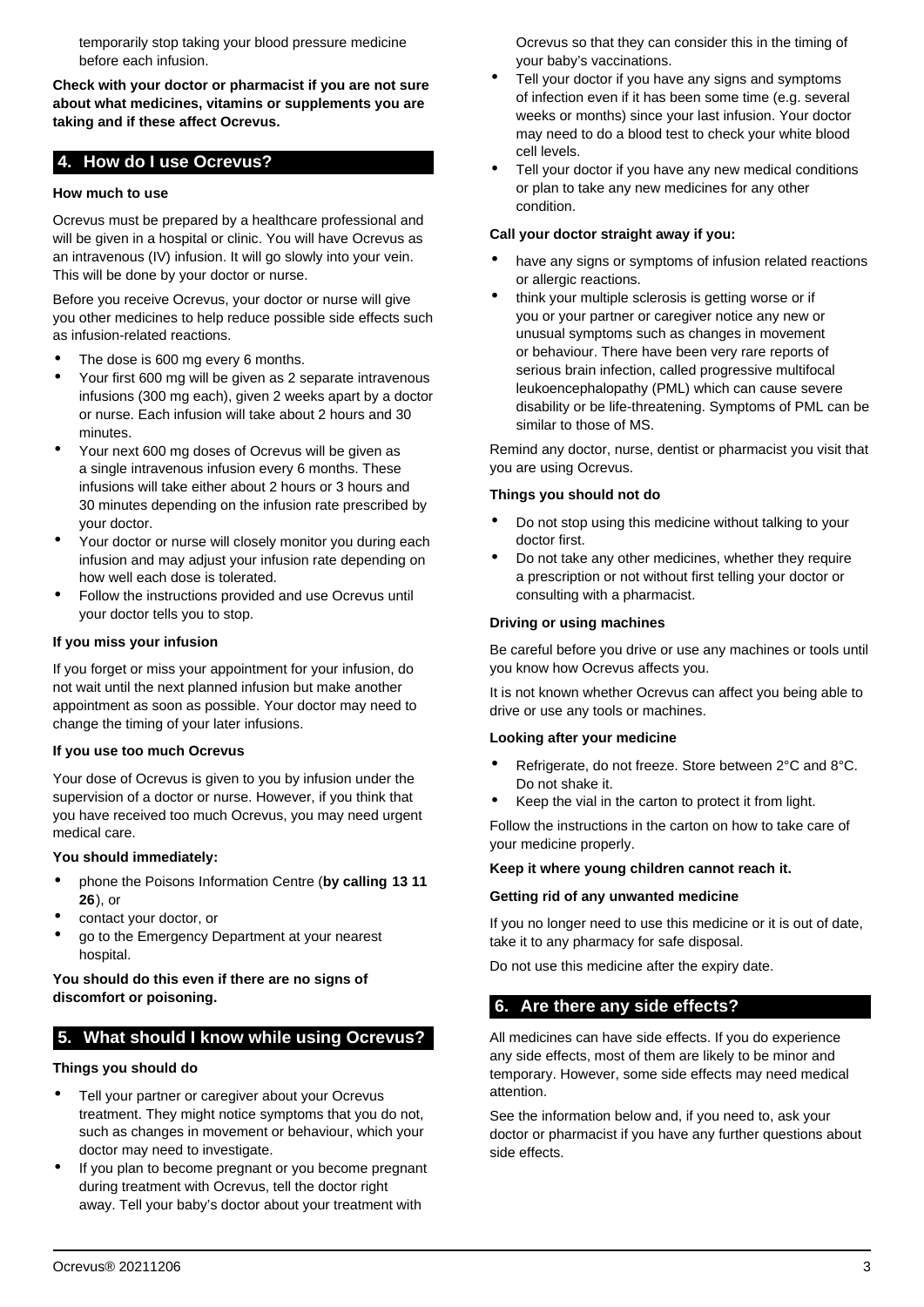#### **Less serious side effects**

| Less serious side effects                                                                                                                                                                                                                                                                                                                                                                                                                                     | What to do                                                                                                                                                                                                                                      |
|---------------------------------------------------------------------------------------------------------------------------------------------------------------------------------------------------------------------------------------------------------------------------------------------------------------------------------------------------------------------------------------------------------------------------------------------------------------|-------------------------------------------------------------------------------------------------------------------------------------------------------------------------------------------------------------------------------------------------|
| Infections such as:<br>viral infection (influenza)<br>respiratory tract infection<br>(runny nose, sneezing,<br>sore throat, cough,<br>fever, fatigue, weakness,<br>shortness of breath)<br>inflammation or infection<br>of the sinuses - sinusitis                                                                                                                                                                                                            | Tell your doctor or<br>nurse straight away<br>if you have any of<br>these serious side<br>effects, even if it has<br>been sometime since<br>your last infusion.<br>These side effects can<br>sometimes be serious.                              |
| (feeling of pressure or<br>pain in the cheeks and<br>forehead)<br>inflammation or infection<br>of the lung - bronchitis<br>(cough, chest pain, fever)<br>build up of mucus in the<br>nose and throat<br>infection of the<br>stomach and bowel -<br>gastroenteritis (nausea<br>or vomiting, fever)<br>eye inflammation or<br>infection - conjunctivitis<br>(itchy, red or sore eyes)<br>skin infection - cellulitis<br>(rash, itching or hives on<br>the skin) | If you experience<br>signs and symptoms of<br>infection, your doctor may<br>need to do a blood test<br>to check your white blood<br>cell levels even if it has<br>been some time (e.g.<br>several weeks or months)<br>since your last infusion. |

## **Serious side effects**

| Serious side effects                                                                                                                                                                                                                                                        | What to do                                                                                                                                                                                                                              |
|-----------------------------------------------------------------------------------------------------------------------------------------------------------------------------------------------------------------------------------------------------------------------------|-----------------------------------------------------------------------------------------------------------------------------------------------------------------------------------------------------------------------------------------|
| Infusion related reactions or<br>allergic reactions:<br>Infusion related reactions can<br>happen during the infusion and<br>within 24 hours after the infusion.<br>Symptoms may include, but are not<br>limited to:<br>itchy skin                                           | During your<br>infusion, tell<br>your doctor or<br>nurse straight<br>away if you<br>experience signs<br>and symptoms of<br>infusion related<br>reactions.                                                                               |
| rash<br>hives<br>redness of the skin<br>throat irritation or pain<br>shortness of breath<br>swelling of the throat, face,<br>lips, tongue, or other parts of<br>the body<br>redness on your face (flushing)<br>low blood pressure<br>fever<br>fatique<br>nausea<br>headache | After your<br>infusion, call<br>your doctor<br>straight away<br>or go straight to<br>the Emergency<br>Department at<br>your nearest<br>hospital if you<br>notice any of these<br>side effects. These<br>may be serious<br>side effects. |
| fast heart beat<br>Infections and signs or<br>symptoms such as:<br>fever or chills<br>cough that does not go away                                                                                                                                                           | Tell to your doctor<br>straight away if<br>you have any of<br>these side effects,<br>even if it has been                                                                                                                                |

| Serious side effects |                                                           | What to do                            |
|----------------------|-----------------------------------------------------------|---------------------------------------|
|                      | herpes (such as cold sore,<br>shingles and genital sores) | sometime since<br>your last infusion. |

## **Tell your doctor or pharmacist if you notice anything else that may be making you feel unwell.**

Other side effects not listed here may occur in some people.

### **Reporting side effects**

After you have received medical advice for any side effects you experience, you can report side effects to the Therapeutic Goods Administration online at [www.tga.gov.au/](http://www.tga.gov.au/reporting-problems) [reporting-problems](http://www.tga.gov.au/reporting-problems). By reporting side effects, you can help provide more information on the safety of this medicine.

**Always make sure you speak to your doctor or pharmacist before you decide to stop taking any of your medicines.**

## <span id="page-3-0"></span>**7. Product details**

This medicine is only available with a doctor's prescription.

**What Ocrevus contains**

| <b>Active ingredient</b><br>(main ingredient) | Each vial of Ocrevus contains<br>300 mg of ocrelizumab |
|-----------------------------------------------|--------------------------------------------------------|
| <b>Other ingredients</b>                      | sodium acetate trihydrate                              |
| (inactive)                                    | trehalose dehydrate                                    |
| ingredients)                                  | acetic acid - glacial                                  |
|                                               | polysorbate 20                                         |
|                                               | water for injections                                   |
| <b>Potential allergens</b>                    | <b>None</b>                                            |

**Do not use this medicine if you are allergic to any of these ingredients.**

## **What Ocrevus looks like**

Ocrevus is registered on the ARTG as AUST R 275778.

Ocrevus is supplied as a single-dose glass vial containing 10 mL of solution for intravenous infusion (30 mg/mL). Ocrevus is diluted before infusion into a vein.

Ocrevus is a clear or slightly opalescent, and colourless to pale brown liquid.

## **Who distributes Ocrevus**

Ocrevus is supplied in Australia by:

Roche Products Pty Limited

ABN 70 000 132 865

Level 8, 30-34 Hickson Road

Sydney NSW 2000

Australia

Website: [www.roche-australia.com/](http://www.roche-australia.com/) or

[www.medinfo.roche.com](http://www.medinfo.roche.com) accessible by scanning the below QR code: